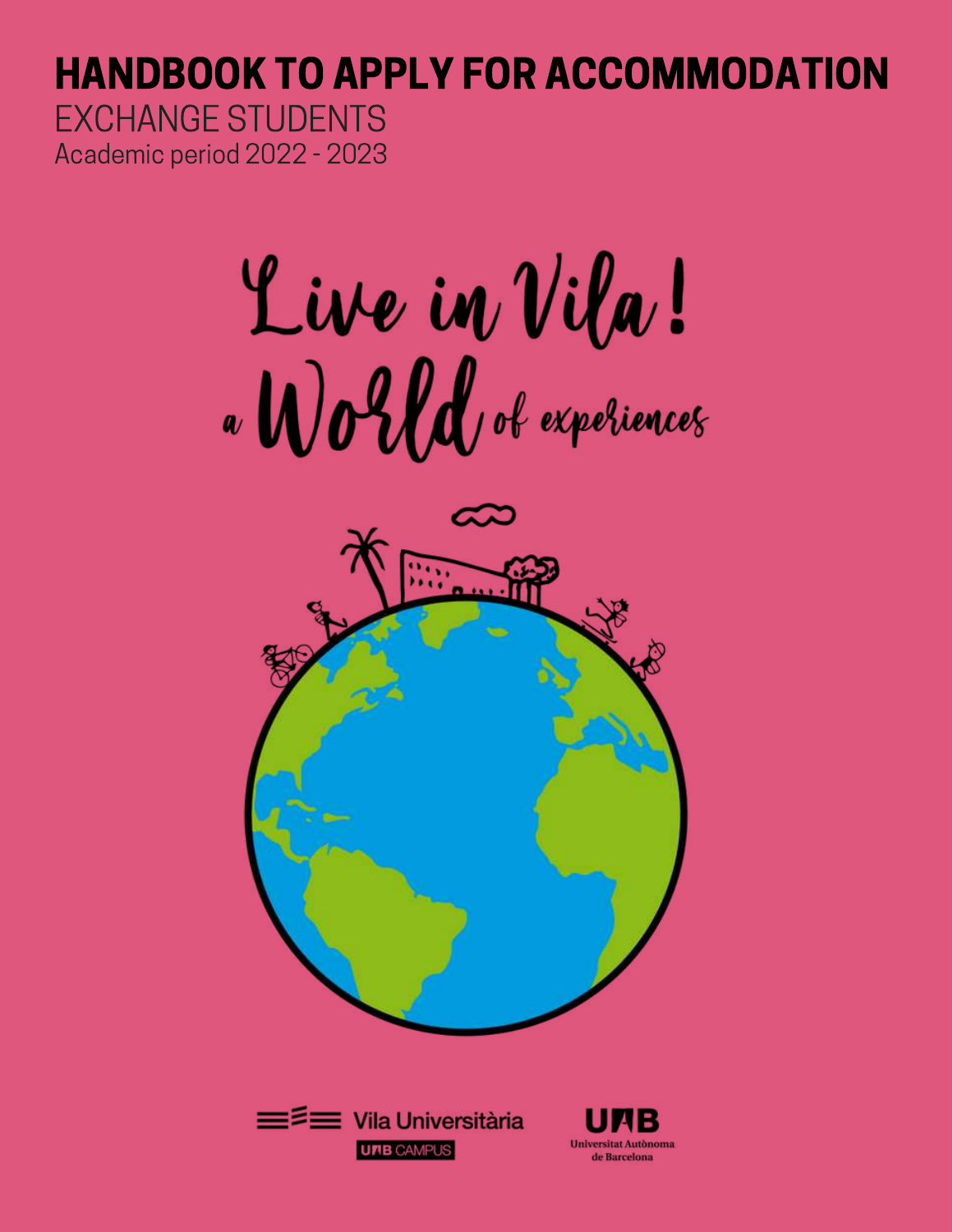

The application period starts on May 1st, from this date we'll start keeping all the application forms by payment date order.



From June 1st we'll start confirming the accommodation of all the application forms completed that we have received , and we'll be doing it until we sold out.

You'll be always informed if your application form is complete or if we need additional information, if there isn't more availability of the type of apartment you've chosen or if we have sold out.

### **HOW TO FILL THE APPLICATION FORM STEP BY STEP**

### 1. Fill in the application form on our website(vilauniversitaria.uab.cat)



Click on the image to acces to the application form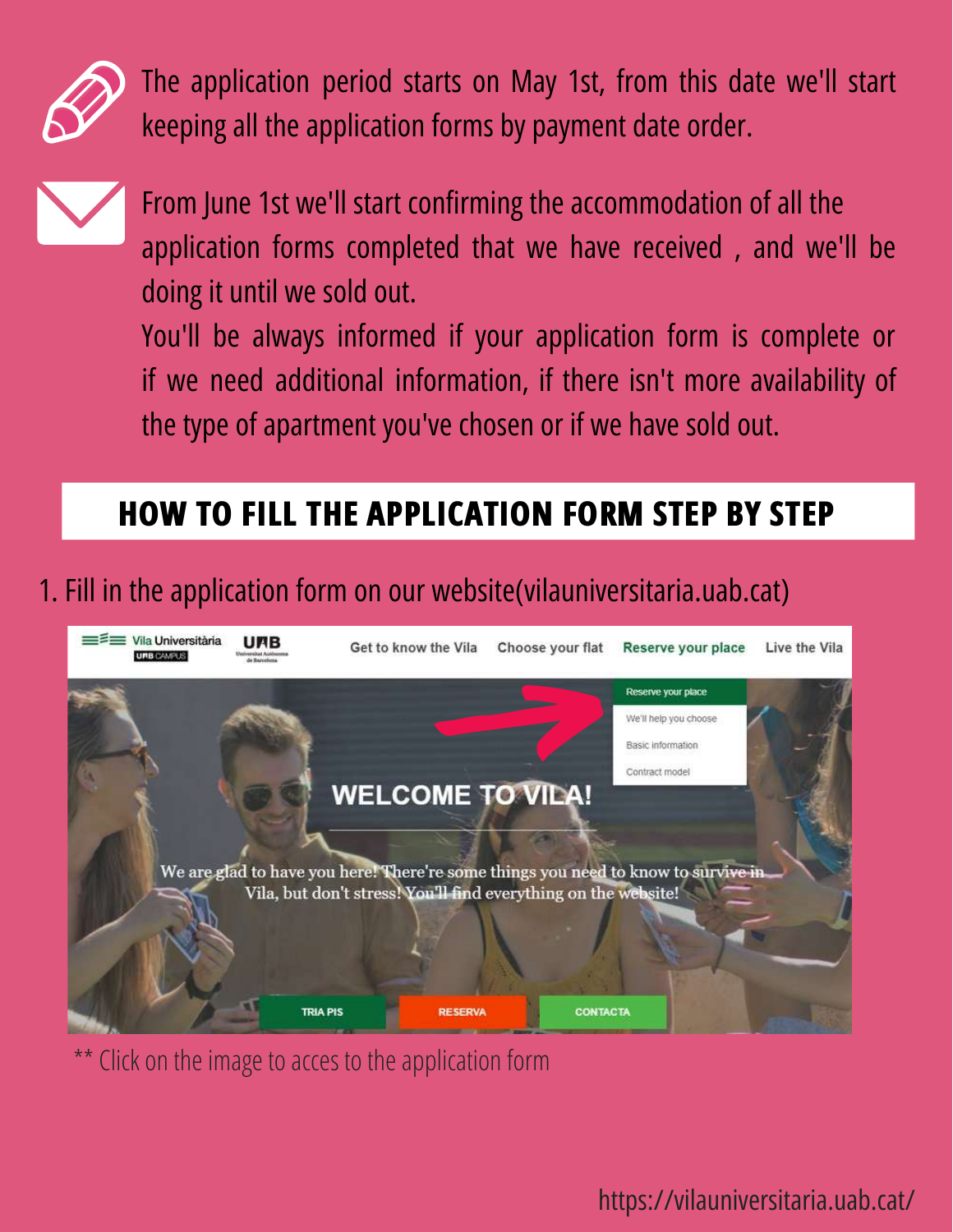#### 2.Tell us about yourself: Fullfill the application with your personal data  $\mathbf{L}$ NOTE THAT:

- DNI it's only for Spanish documents, that's the reason why if you  $\bullet$ aren't Spanish you'll always have to choose the passport option even if you write the identity card of your country. Note that that our system only accepts 9 characters, don't worry if you can't write your whole passport or identity card number!
- Choose the Erasmus or Exchange option.

#### Profile \*

Bachelor's degree and Higher Vocational Training Qualification (CFGS)

- Erasmus or Exchange
- Postgraduate or Doctoral student or Master
- Visitor, Researcher, Lecturer, Administrative and Service Staff
- Brief non-UAB stays
- 3. Choose your place: You should choose check in and check out date.

#### NOTE THAT:  $\mathbf{L}$

- The minimum stay is 4 months.
- The maximum departure date must be June 30th, but you will be able to extend it once you start living in Vila,if you want.

| 2 Choose your place |                 |   |
|---------------------|-----------------|---|
| Entry date          | Departure date* |   |
| 01/00/2000          | 31/12/2022      | 旨 |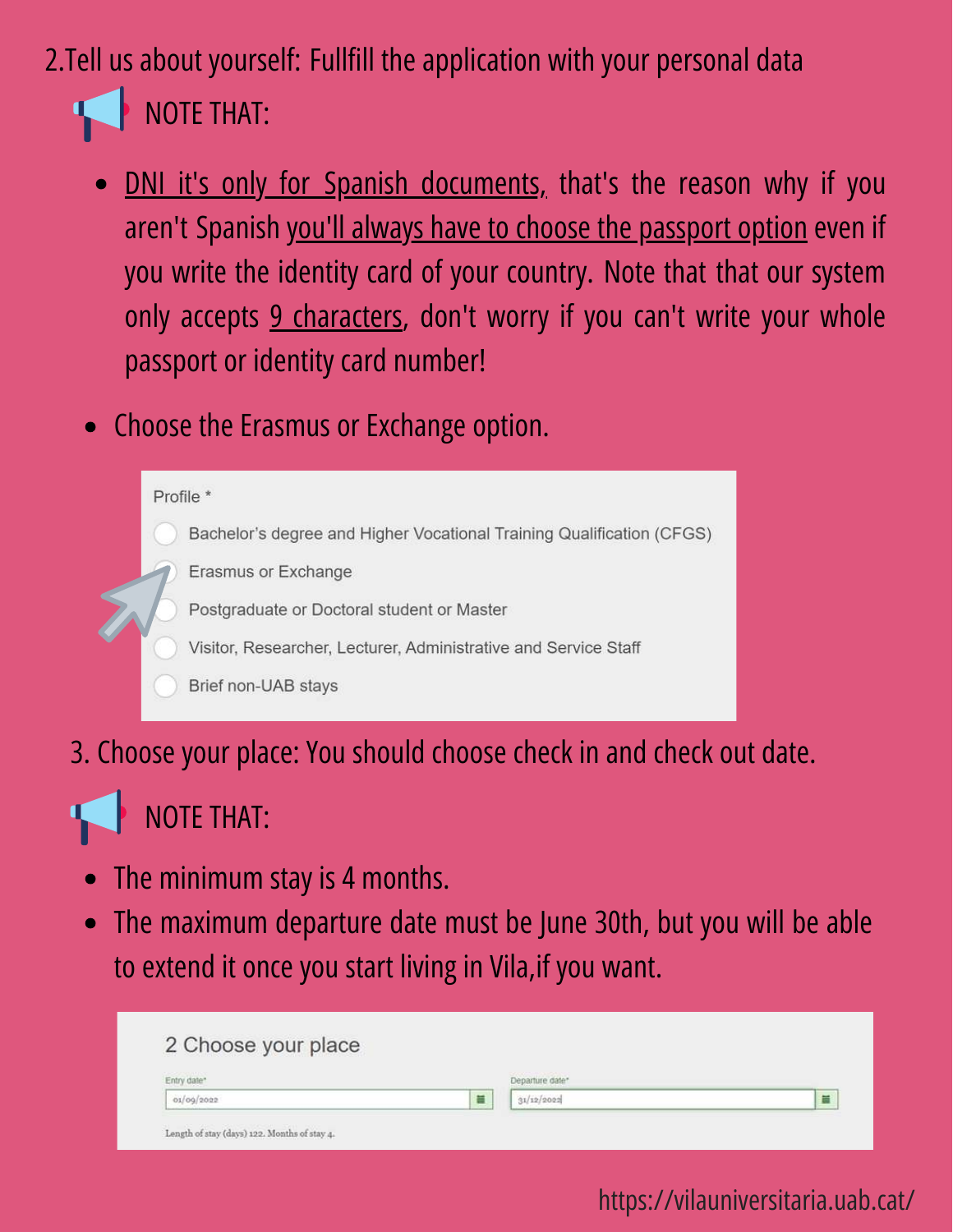4. Choose diferent accommodation options depending on your preferences, notice that, the first option will be the most you like and keep choosing your other prefereneces.

5. Give us more information: If you want to live with your friend, you should fill the details of him/her. If it is not the case, please don't write down anything. THE APARTMENTS ARE NOT UNISEX, except the apartments of two people (if you ask for it)



IMPORTANT: If you want to live together, each one of you should fill an accommodation form.

#### 6. Certificate for visa

On the visa option we recommend choosing NO, no matter which is your situation. Otherwise you'll have to pay two deposits when it's not necessary. In case you need a document for the embassy we'll send it to you once the reservation is confirmed. The certificate for the visa IS NOT A CONFIRMATION.

I need an official document to get VISA ( the 2nd deposit will be charged as well) \*

Yes

No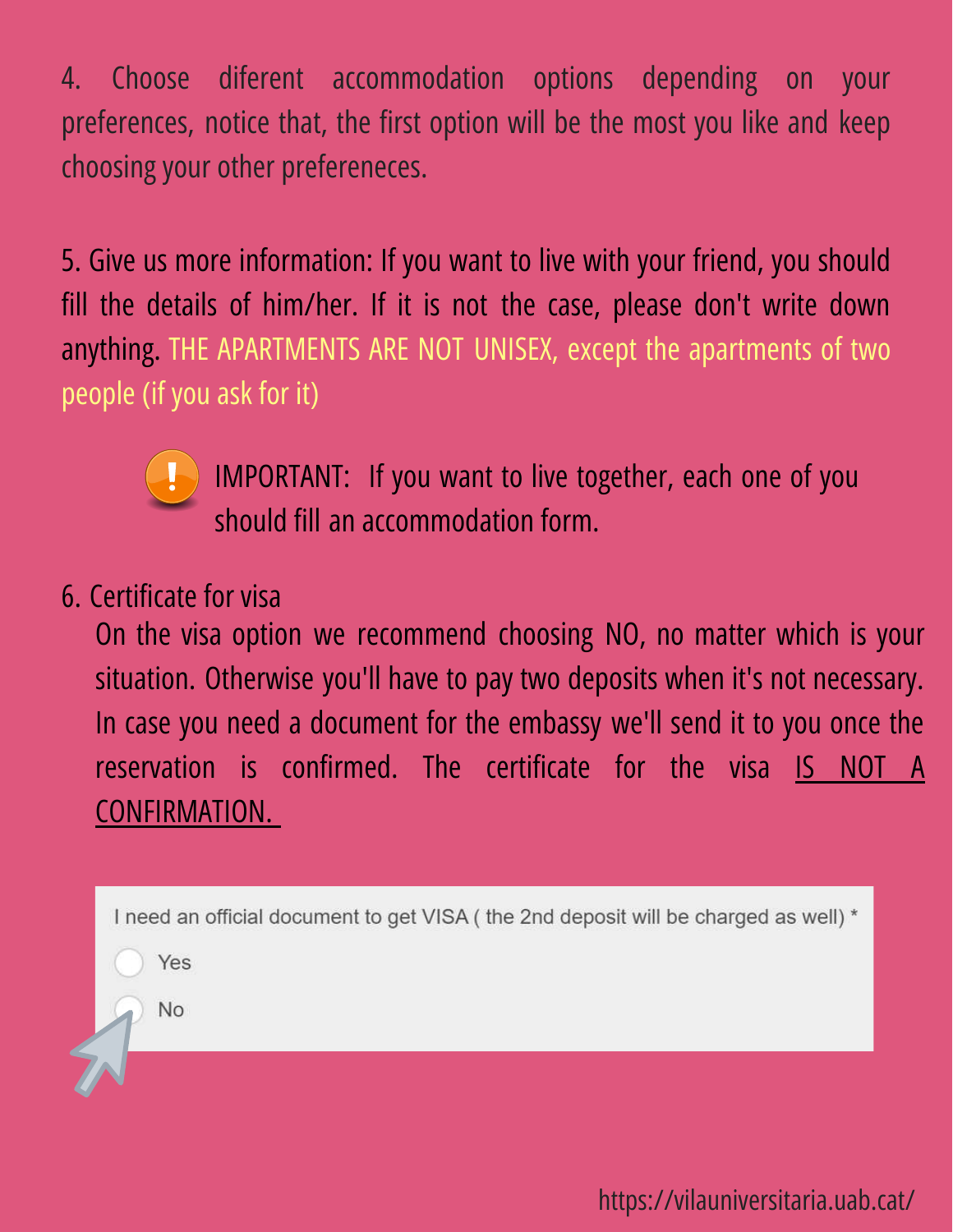### 7. Complete your application form: Once you complete the process you will have a summary of the selected options.

| Complete your application form<br>Summary of application form |                                                                          |  |  |  |  |
|---------------------------------------------------------------|--------------------------------------------------------------------------|--|--|--|--|
| <b>Entry date</b>                                             | Departure date                                                           |  |  |  |  |
| 01-09-2022                                                    | 31-12-2022                                                               |  |  |  |  |
|                                                               |                                                                          |  |  |  |  |
| Order of preference                                           | Kind of room                                                             |  |  |  |  |
|                                                               | Type A Apartment (2 people), Monthly rent per person (expenses included) |  |  |  |  |
| $\overline{2}$                                                | Type B Apartment (4 people) Monthly rent per person (expenses included)  |  |  |  |  |
| 3                                                             | Type C Apartment (5 people), individual room (expenses included)         |  |  |  |  |
|                                                               |                                                                          |  |  |  |  |

#### \*\*Example

- 8. Make the 170€ payment for the first deposit: Payment methods:
	- On the website by credit or debit card when you finish filling the form with your personal data.
	- By bank transfer made to the following account:  $\bullet$

| Holder: Vila Universitaria SL        | <b>Holder: Vila Universitaria SL</b> |
|--------------------------------------|--------------------------------------|
| <b>Bank: CAIXABANK</b>               | <b>Bank: BBVA</b>                    |
| Account: 2100 0424 3402 0011 4567    | Account: 0182 6035 4102 0161 0705    |
| Iban Code: ES94 2100 0424 3402       | Iban Code: ES78 0182 6035 4102       |
| 00114567                             | 0161 0705                            |
| <b>Swift o Bic Code: CAIXESBBXXX</b> | <b>Swift o Bic Code: BBVAESMM</b>    |

For security reasons are not allowed the payments in cash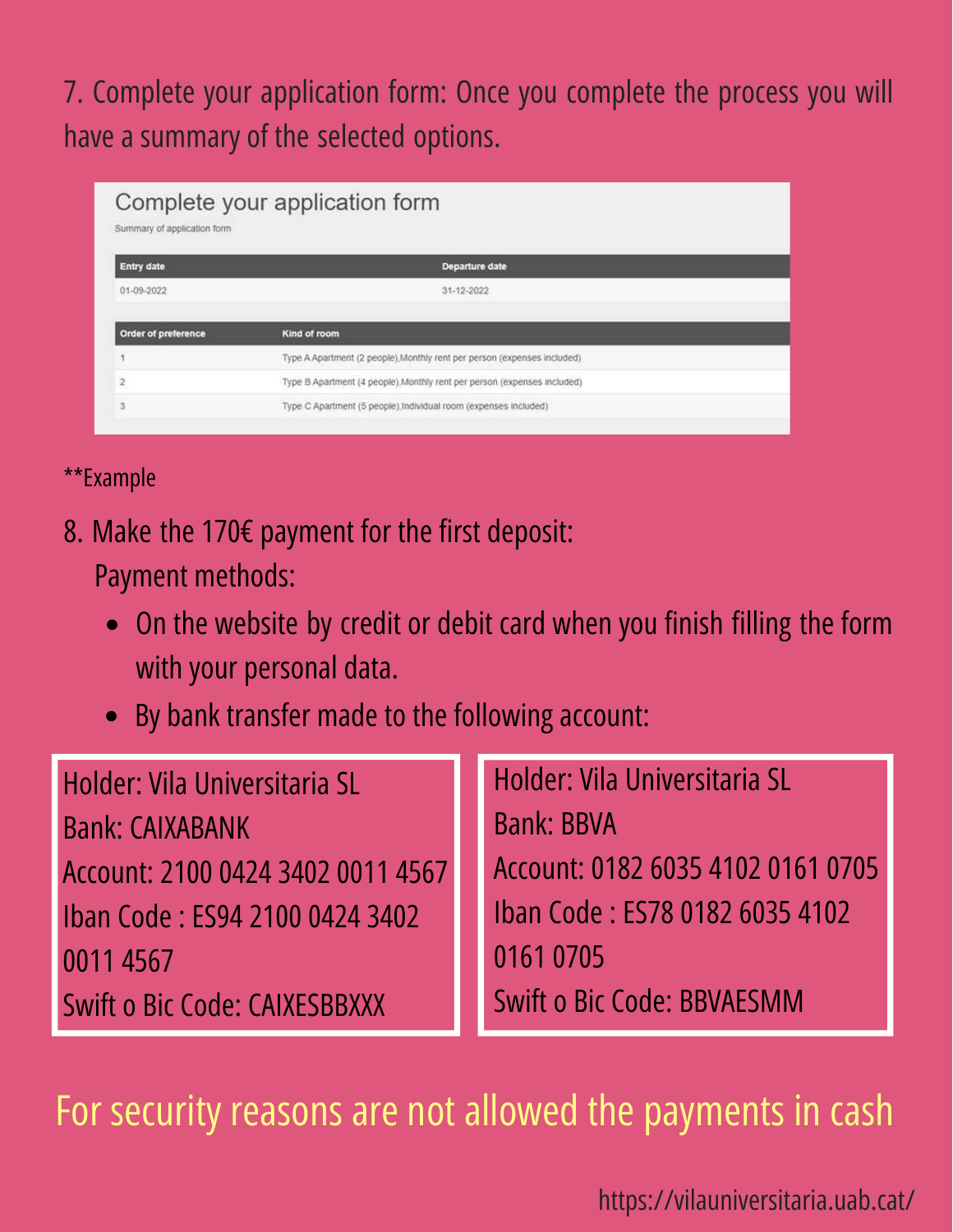

#### VERY IMPORTANT:

If you make the payment by bank transfer you should write down your FULL NAME + reservation code (example NAME SURNAME + INT 22/00001) in order to identify the payment Also you have to send us the bank transfer receipt.

| Total payable 170.00€                                            |                      |  |  |  |
|------------------------------------------------------------------|----------------------|--|--|--|
|                                                                  |                      |  |  |  |
| Method of payment                                                |                      |  |  |  |
| Method of payment *                                              |                      |  |  |  |
| Credit or debit card                                             | <b>Bank transfer</b> |  |  |  |
| We accept                                                        |                      |  |  |  |
| <b>VISA</b><br>Electron<br><b>VISA</b><br>MasterCard JCB         |                      |  |  |  |
| Payments with Amex and Diners Club credit cards are not accepted |                      |  |  |  |

Note that the fastest option is paying by card, bank transfers can take  $\mathcal{L}$ around one week to arrive.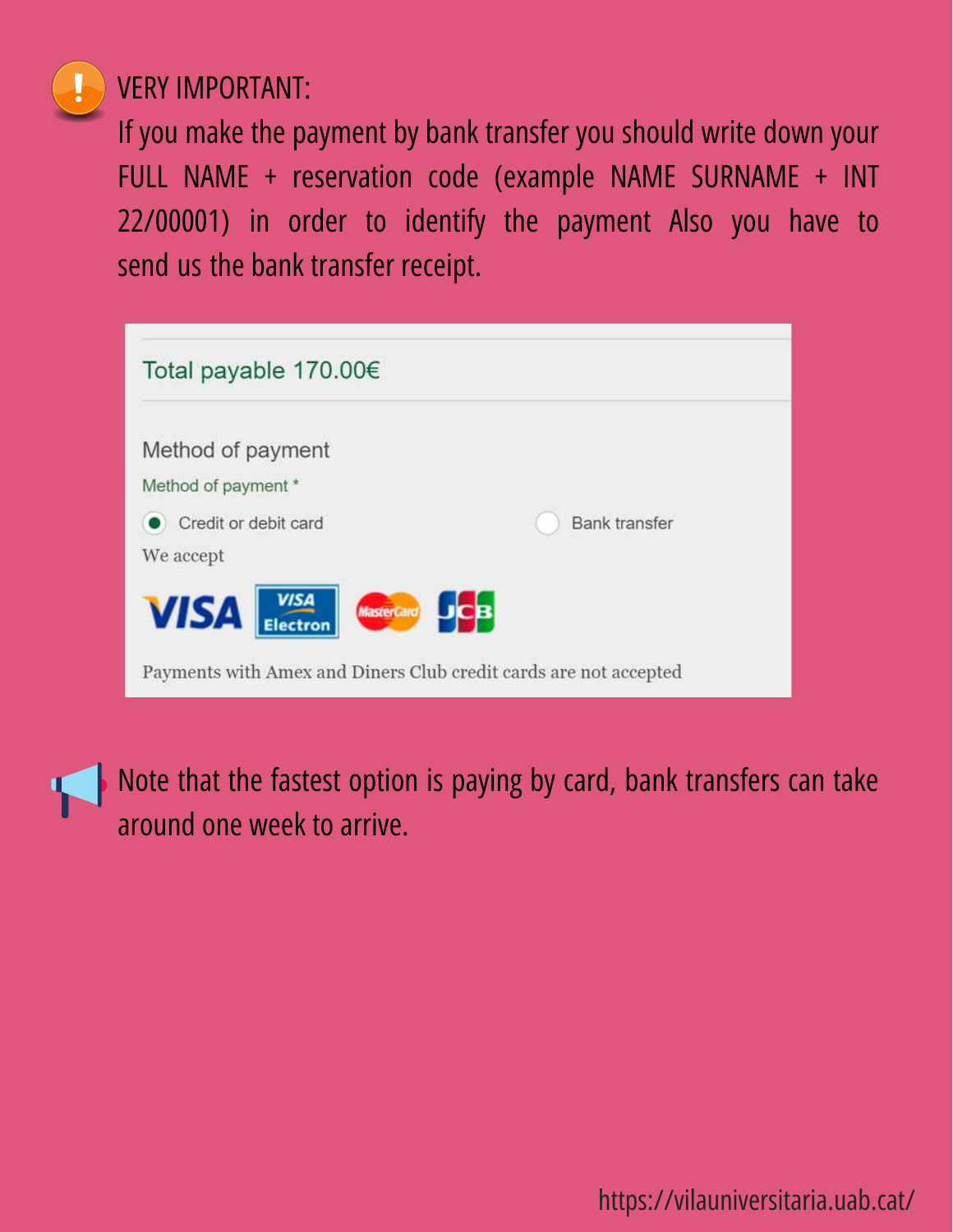### **LAST PROCEDURE TO FINISH THE APPLICATION PROCESS**



Send us the acceptance letter that certifies that you have been accepted in UAB.



Send us the exact arrival and departure date (even if it's on the application form we need you to confirm it by email)



If you want to share the flat with a friend. You must inform us by e-mail and give us his/her name and surnames (even if it's on the application form we need you to confirm it by e-mail

Please, send us all the information to internacional@vilauniversitaria.com or raquel.munoz.delgado@uab.cat in just one message!! On these dates we 're receiving a lot of e-mails, so it will be easier for us and you'll receive a reply sooner.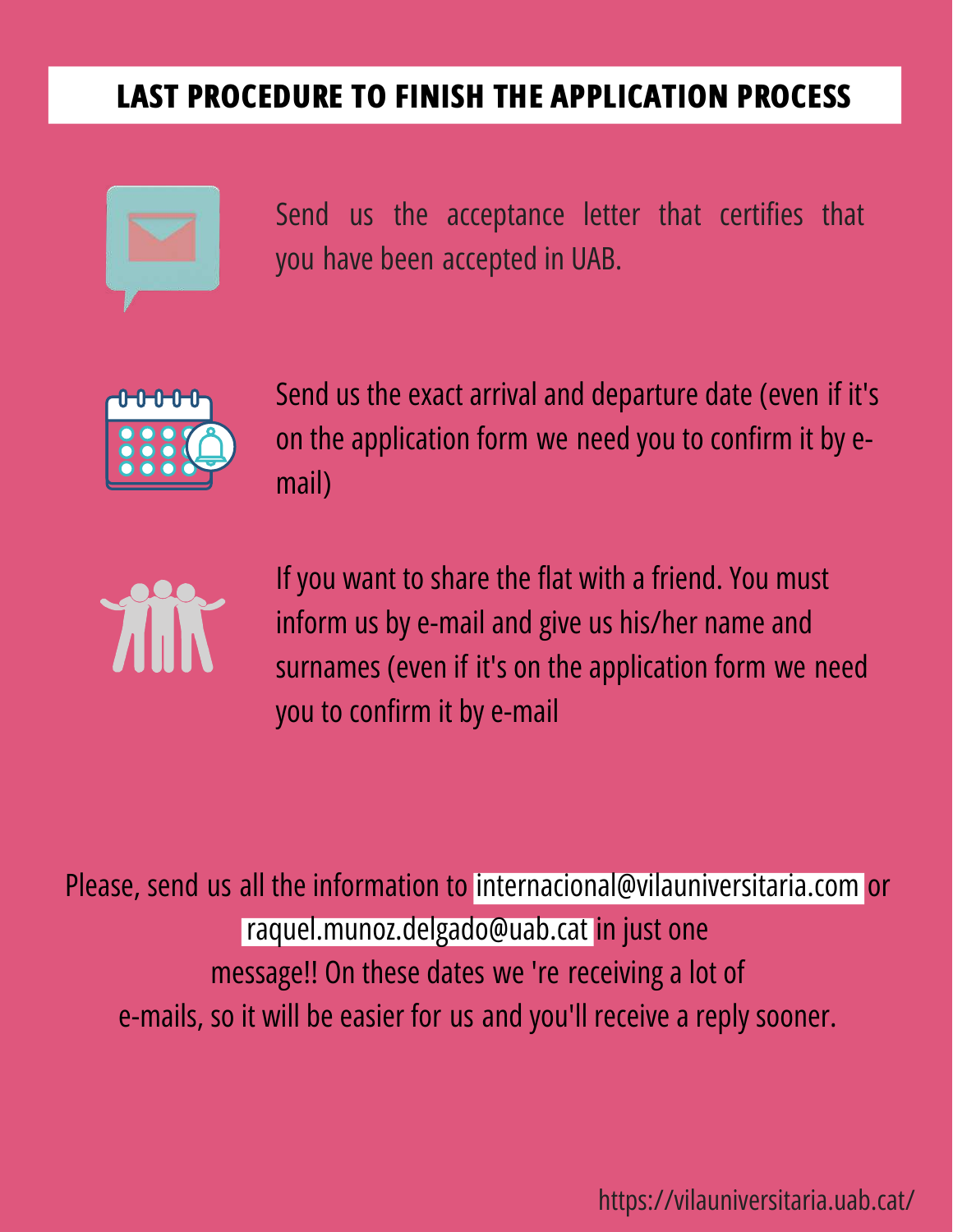## **IMPORTANT INFORMATION**

- You're applying for accommodation, not booking it. That's why you can choose all types of apartment no matter if they are available or not
- When you sign the contract (on your arrival date) you will have to pay for the second deposit (same amount as a monthly rent). Both deposits are refunded at the end of your stay, if you respect the dates signed on the contract and the apartment is in good conditions.
- The payment must be done by credit card, is not allowed the payment is cash.
- Contracts start on 1st and 15th of each month, that's why you'll pay the whole month or half of it depending on your arrival date. With the departure date it works exactly the same, contracts will end on 15th or 30th - 31st of each month.
- In case that there is not apartments availability we will return the 170€ deposit, if you decide to cancel the application. If you don't cancel it we will write you down on the waiting list.
- If you cancel the reservation once this has been confirmed, you will lose the deposit except you cancel for an academic reason.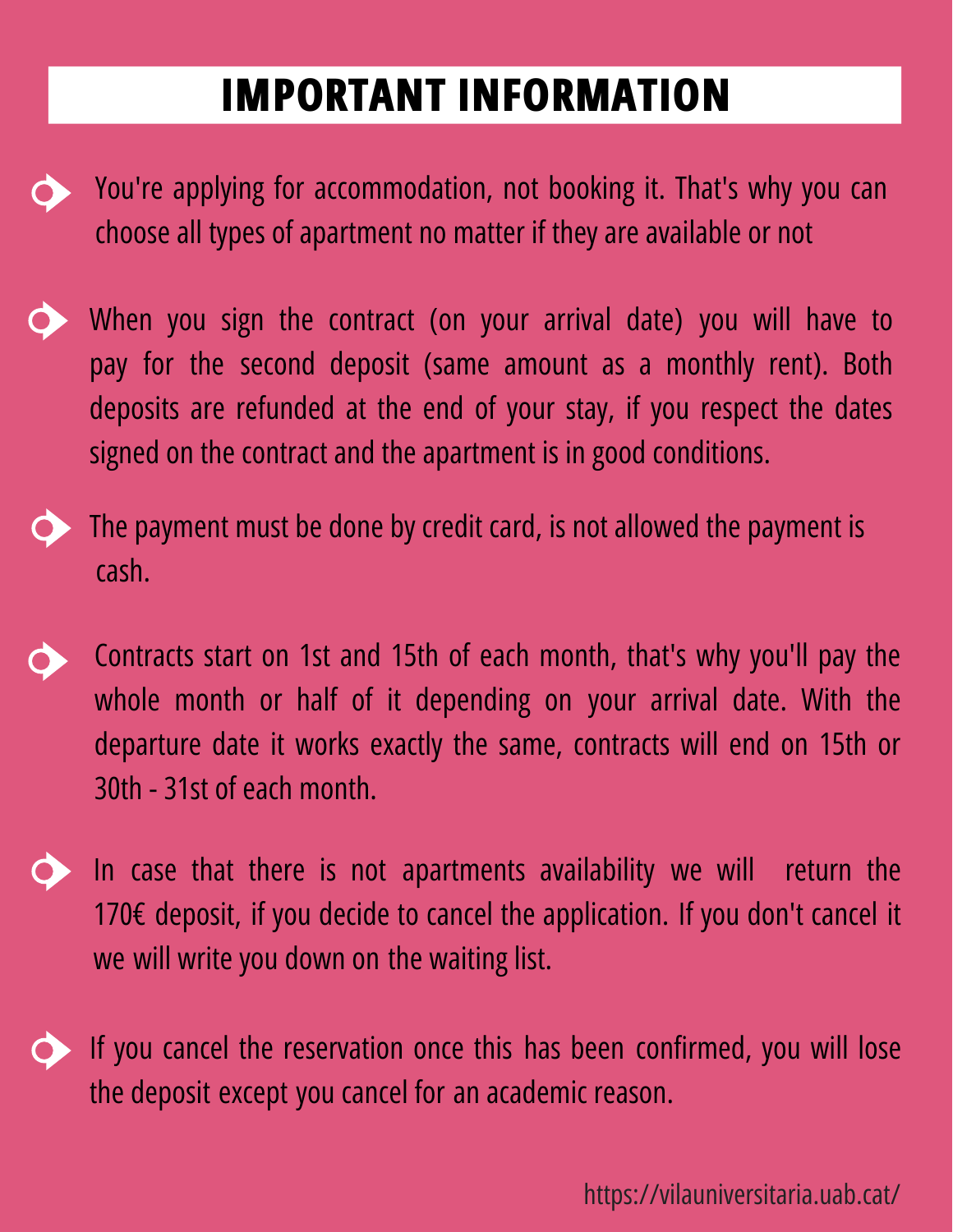# **RENT PAYMENT**

- If you live in **THE SEPA ZONE** (except Poland, Bulgary and United Kingdom) you must pay the monthly rent by your country international account, that applies for 10 months stays and for less than 10 months stays.
	-
- Verify the SEPA ZONA on the following
	- link: [http://www.sepaesp.es/sepa/es/secciones/enlaces/Listado\\_d](http://www.sepaesp.es/sepa/es/secciones/enlaces/Listado_de_paise/)
	- e\_paise/
		- Required information to pay for the monthly rent by your country
		- account:

| FULL IBAN NUMBER |  |  |  |  |
|------------------|--|--|--|--|
| BANK NAME        |  |  |  |  |
| BANK OFFICF      |  |  |  |  |
| BANK ADDRESS     |  |  |  |  |
| CITY             |  |  |  |  |
| <b>SWIFT</b>     |  |  |  |  |



You must bring this information on your arrival day

If your stay is for less than 10 months we offer you the option to pay the whole stay in advance by a credit or debit card or by bank transfer.

### PAYMENTS IN CASH ARE NOT ALLOWED

If you live DON'T LIVE IN THE SEPA ZONE you must pay the rent by an Spanish account number that you will have to open once you arrive. Maximum three days after your arrival.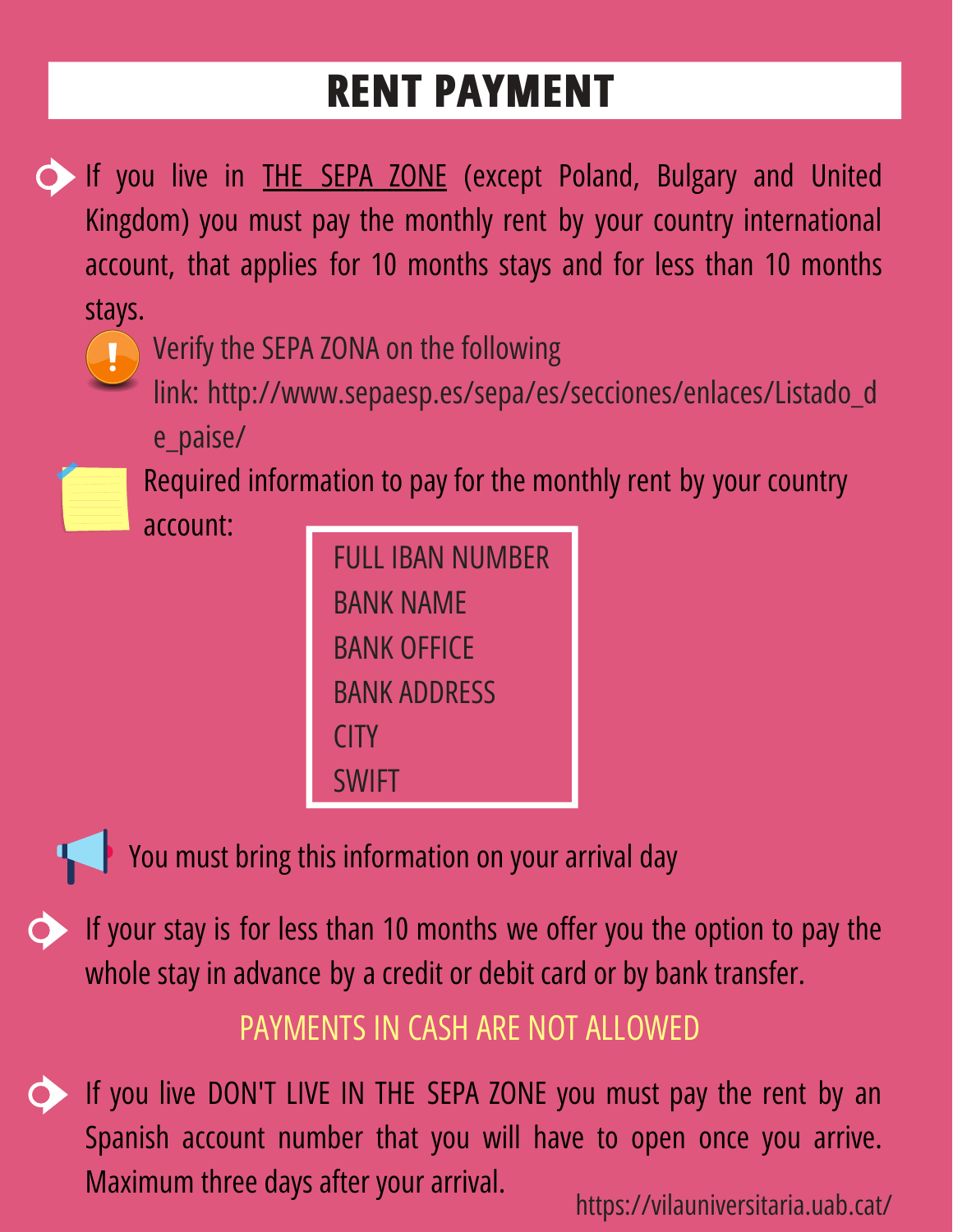# **SHARED ROOM IN 2 PEOPLE FLAT : TYPE A**

#### 10 months stays: 338€/month

**ADD 20.11 € (community fees) + electricity and water expenses** Less than 10 months stays: 454 €/month

**INCLUDED community fees, water and electricity expenses included)**



[Click on the picture to see more characteristics of the flat](https://vilauniversitaria.uab.cat/en/choose-your-flat/shared-room/#1454323965322-6d7230f4-508f)

- 40 m²
- Living room  $\bullet$
- Kitchen  $\bullet$
- A double room
- One Bathroom
- Equipped with all the necessary  $\bullet$ furnitureo

\*The apartments have not bed linen, towels and kitchenware. You can rent it for 14.52 € per month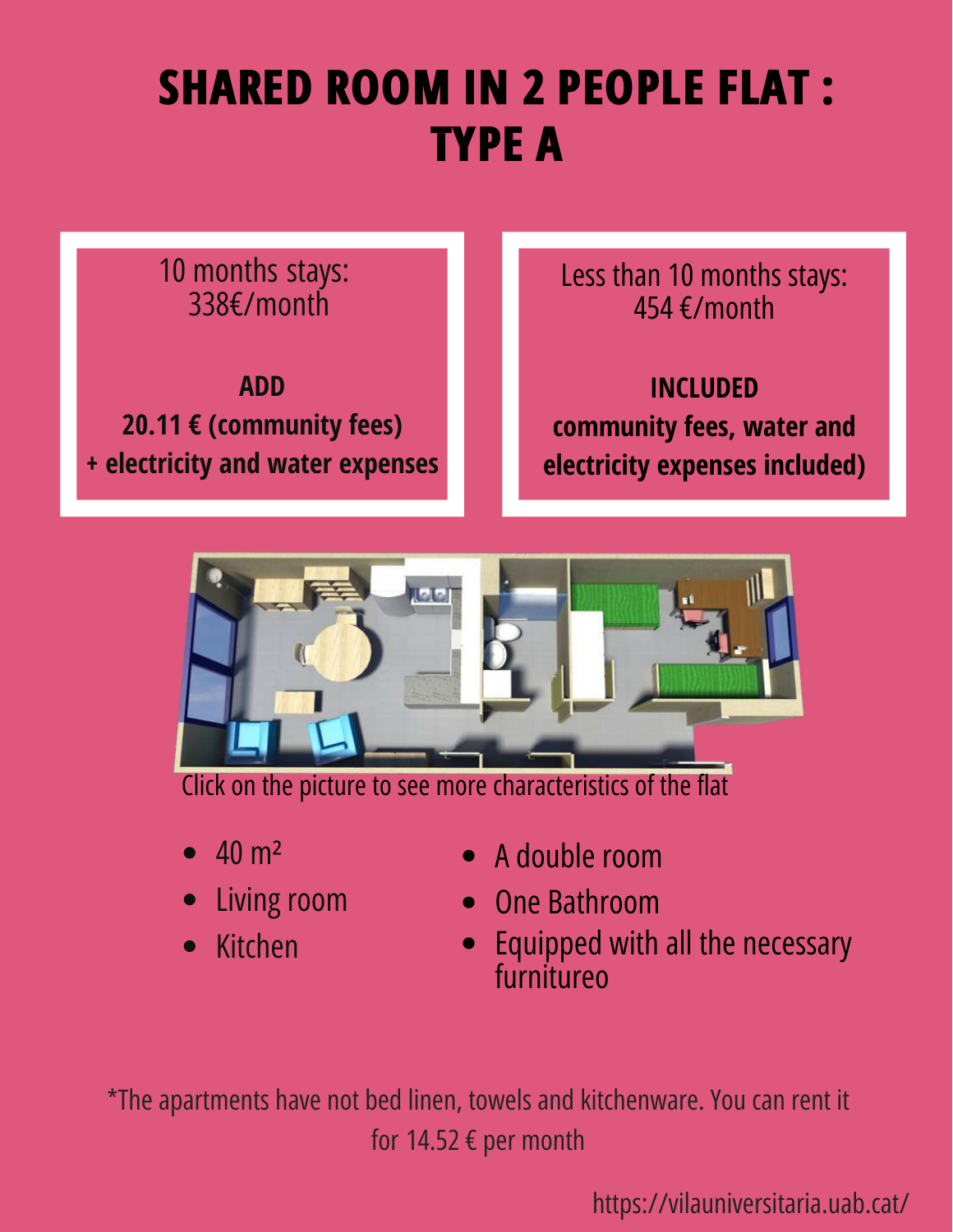# **SHARED ROOM IN 4 PEOPLE FLAT: TYPE B**

#### 10 months stays: 257€/month

**ADD 20.11€ (community fees) + electricity and water expenses** Less than 10 months stays: 353 €/month

**INCLUDED community fees, water and electricity expenses included**



- $\bullet$  76 m<sup>2</sup>
- Living room
- Kitchen  $\bullet$
- 2 double rooms  $\bullet$
- Bathroom  $\bullet$
- Equipped with all the necessary furniture

[Click on the picture to see more characteristics of the flat](https://vilauniversitaria.uab.cat/en/choose-your-flat/shared-room/#1449680718031-22158d52-2e9c2a94-062b)

\*The apartments have not bed linen, towels and kitchenware. You can rent it for 14.52€ per month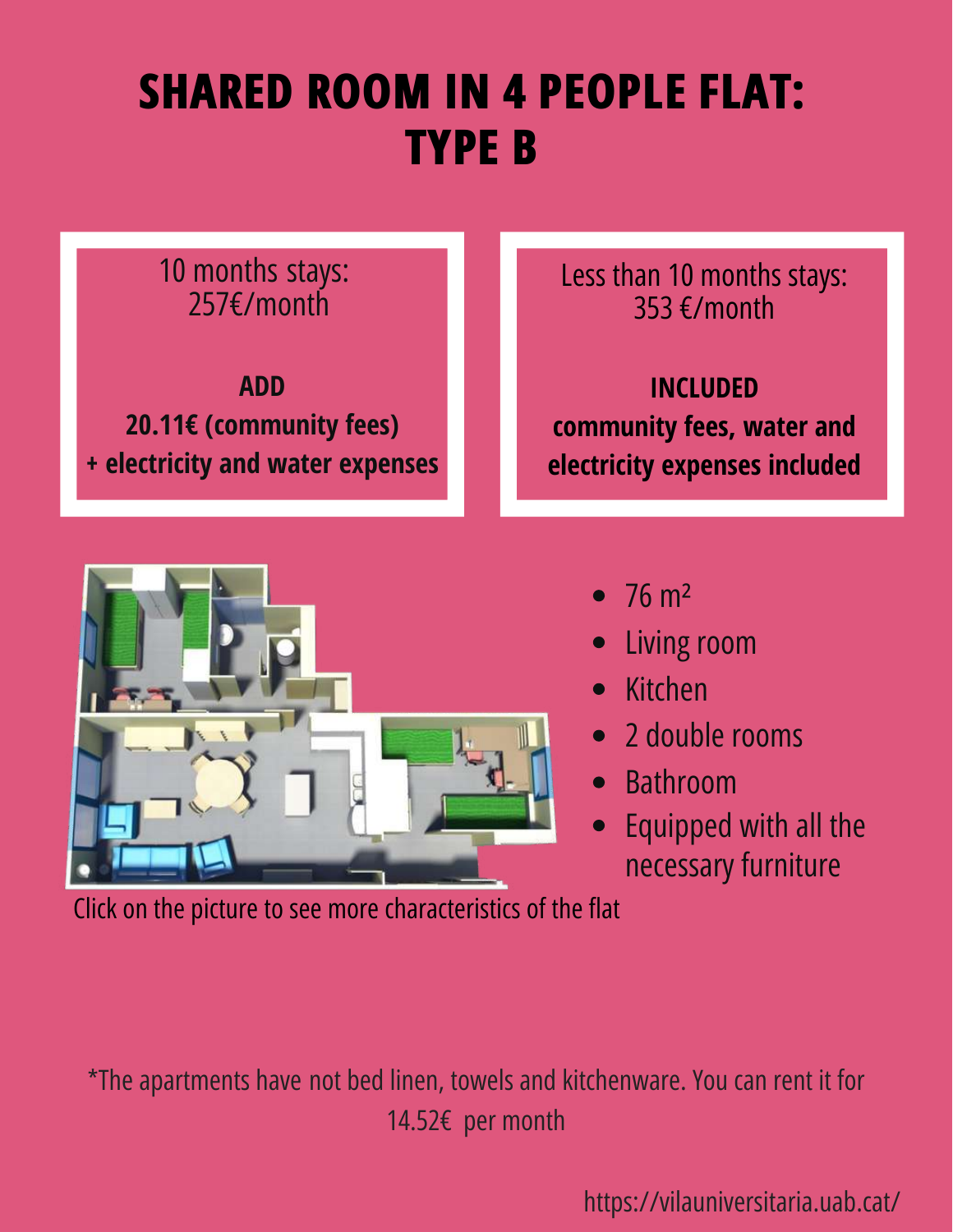# **3 PEOPLE FLAT: TYPE T**

10 months stays: Single room: 375€/month Shared room: 268€/month

> **ADD electricity and water expenses and 20.11€ (community fees)**

Less than 10 months stays: Single room: 482€/month Shared room: 365€/month

> **INCLUDED Electricity and water expenses and 20.11€ (community fees)**

- $\bullet$  76 m<sup>2</sup>
- Living room
- **Kitchen**  $\bullet$
- 2 rooms (1 individual and 1 twin)  $\bullet$
- Bathroom
- Equipped with all the necessary  $\bullet$ furniture

[Click on the picture to see more characteristics of the flat](https://vilauniversitaria.uab.cat/en/choose-your-flat/shared-room/#1454323882357-c4d44bd0-f4b4)

\*The apartments have not bed linen, towels and kitchenware. You can rent it for 14.52 €per month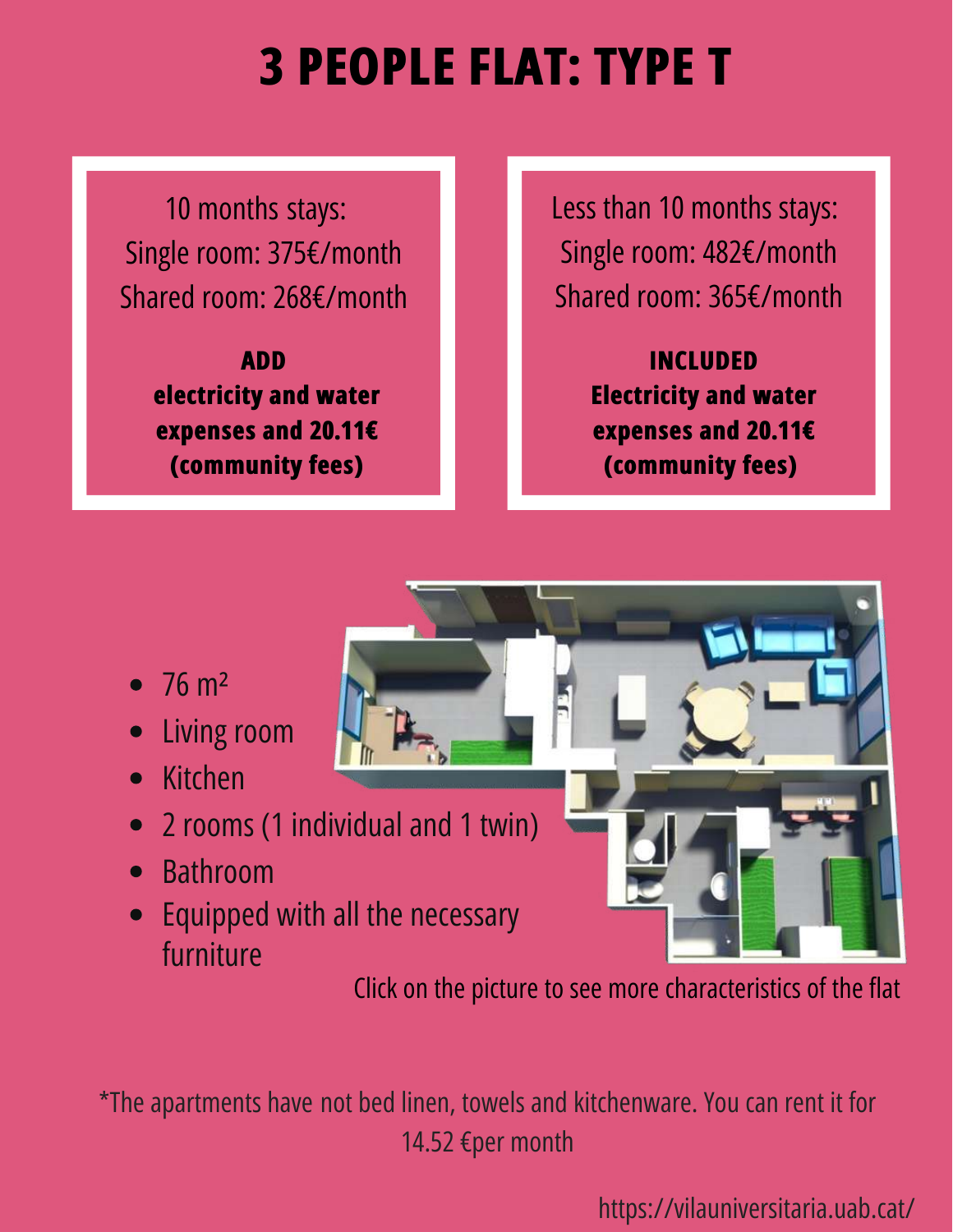# **5 PEOPLE FLAT: TYPE C**

10 months stays: Single room: 324€/month Shared room: 244€/month

> **ADD electricity and water expenses and 20.11€ (community fees)**

Less than 10 months stays: Single room: 428€/month Shared room: 340€/month

> **INCLUDED Electricity and water expenses and 20.11€ (community fees)**



[Click on the picture to see more characteristics of the flat](https://vilauniversitaria.uab.cat/en/choose-your-flat/shared-room/#1454323971176-653b7412-eacc)

- 101 m2  $\bullet$
- Living room
- Kitchen
- 3 rooms (1 single and 2 twins)
- 2 bathrooms
- Adapted for disabled persons
- With all the necessary furniture

\*The apartments have not bed linene, towels and kitchenware. You can rent it for 14.52 € per month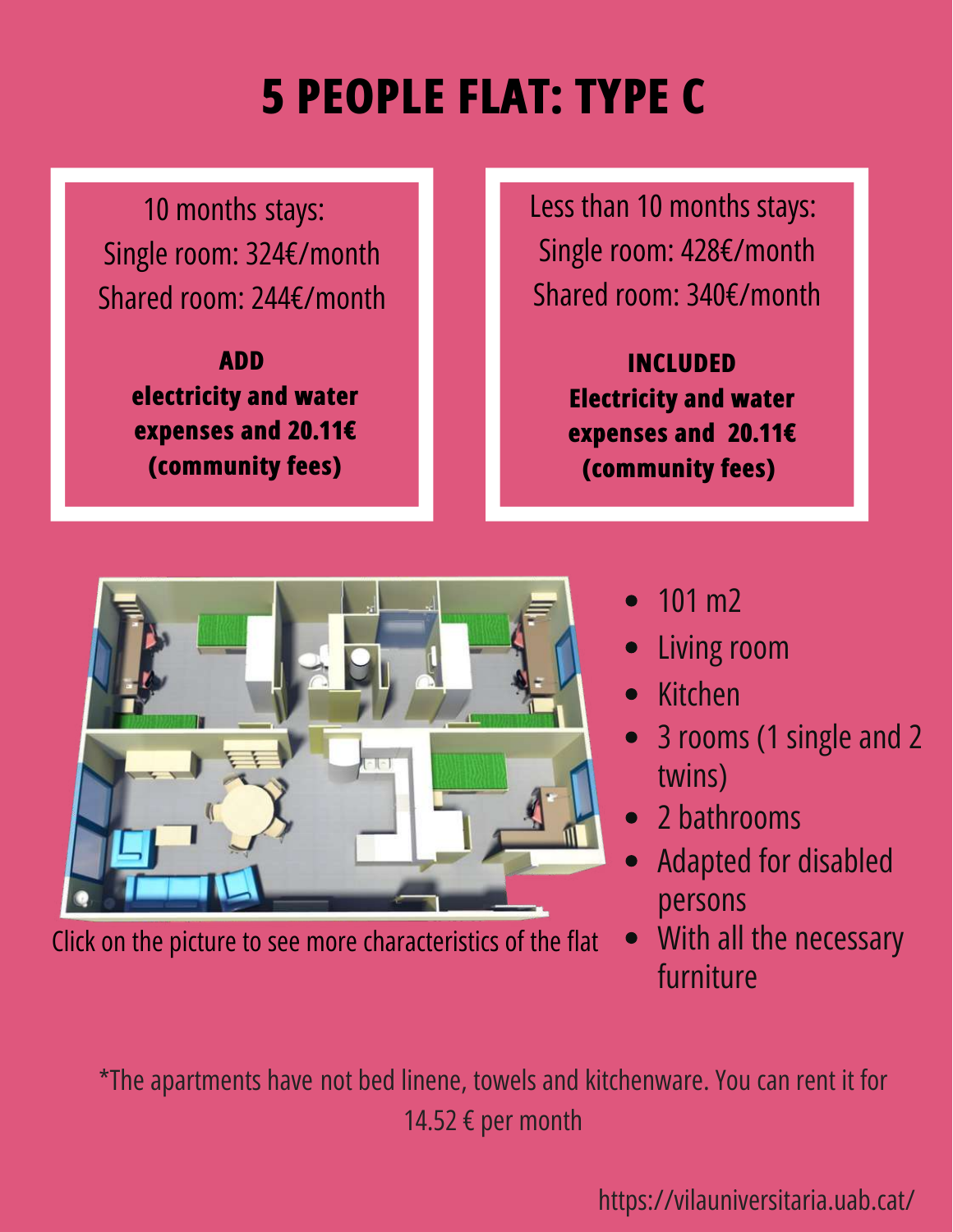## **SINGLE STUDIO OR FOR 2 PEOPLE TYPE D**

10 months stays: Single use: 513€/month Shared use: 251€/month

**ADD electricity and water expenses and 20.11€ (community fees)**

Less than 10 months stays: Single use: 669€/month Shared room: 349€/month

**INCLUDED Electricity and water expenses and 20.11€ (community fees)**



[Click on the picture to see more characteristics of the flat](https://vilauniversitaria.uab.cat/en/choose-your-flat/studios/)

- $\bullet$  30 m<sup>2</sup>
- Room Living room
- Kitchen  $\bullet$
- Bathroom
- Adapted for disabled persons
- Equipped with all the necessary furniture

\*The apartments have not bed linen, towels and kitchenware. You can rent it for 14.52€ per month